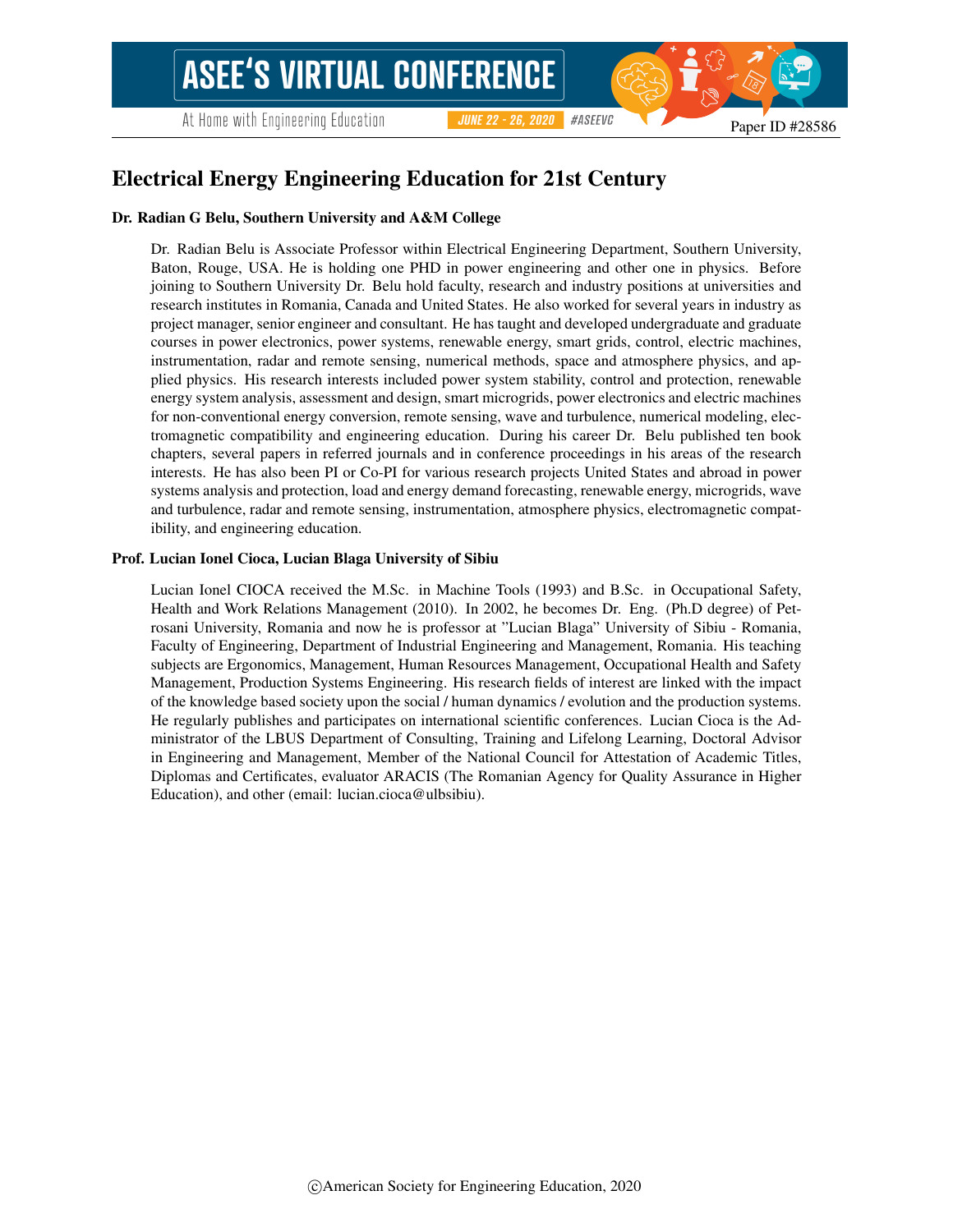# **Electrical Energy Engineering Education for 21st Century**

## **Introduction**

Unprecedented technological and scientific advances in power and energy engineering presents interesting challenges and opportunities for professionals, research and engineering educators alike. Electrical energy industry is the cornerstone of a prosperous society, all critical socioeconomic functions depending on the secure and reliable power and energy infrastructures. Due to the increased complexity and technology advancements in all power and energy industry sectors (generation, transmission, distribution, control, protection, costumer participation, economics, etc.), there are growing needs for graduates to be specialized in power and energy engineering. Electrical energy and power engineering education has undergone significant changes over the last two decades, together with an increased student interests into such engineering programs. Power and electrical energy engineering programs have been revived in many universities in the U.S. and in other countries. Today, with the renewed interests and support from industries and governments, energy engineering programs are being rebuilt with a strong interdisciplinary curricula fueled mainly by the industry needs. Moreover, recent changes into the power and electrical energy industrial and manufacturing sectors, restructuring the utilities, smart grid, and low-carbon economy require graduates with a broader understanding of technology, economics, social contexts and skills [1-5]. There are growing recognition of the needs to improve, restructure and reform electrical energy and power engineering curricula. The issues surrounding this theme are receiving significant interests form faculty, industry professionals and often administration. Electrical energy professionals are required to have significant scientific capabilities, deep interdisciplinary understandings, and soft skills, e.g. selflearning abilities, communication or interpersonal competence. However, how and which are the best approaches to better educate the next generation of power engineers, remain an open question. The fresh graduates need enhanced knowledge and skills in leadership, communication, data analysis, management, economics, in addition to those in engineering, mathematics, physics, circuit analysis, energy conversion, signals and systems, which are the pillars of engineering education [4-16]. The requirements for such skills and knowledge are in large part a consequence of the evolution and changes into electrical energy systems, from the centralized grid structure, generation and control with unidirectional power flows to a new structure, the smart grid, in which significant distributed generation is located at transmission and distribution levels. In addition of teaching traditional power engineering courses, new courses and topics must be included into curriculum, such as renewable energy, advanced power electronics, smart grids, energy management, to mention a few of them while still ensuring a four-year graduation timeframe. There are also increased demands for continuous education of the professionals, engineers and technicians in these emerging energy technological areas. A well-designed power engineering curriculum must offer a judicious balance between the basic sciences, strong electrical engineering foundations, laboratory and hands-on experience, design work, communication skills, management, economics and humanities. This paper is proposing to discuss some of the energy engineering education challenges, issues and opportunities.

# **Power and Energy Engineering Trends, Challenges and Opportunities**

The modern power system has changed significantly from the very modest beginnings to very complex and large systems, which are perhaps the largest enterprise ever built by humans. Mo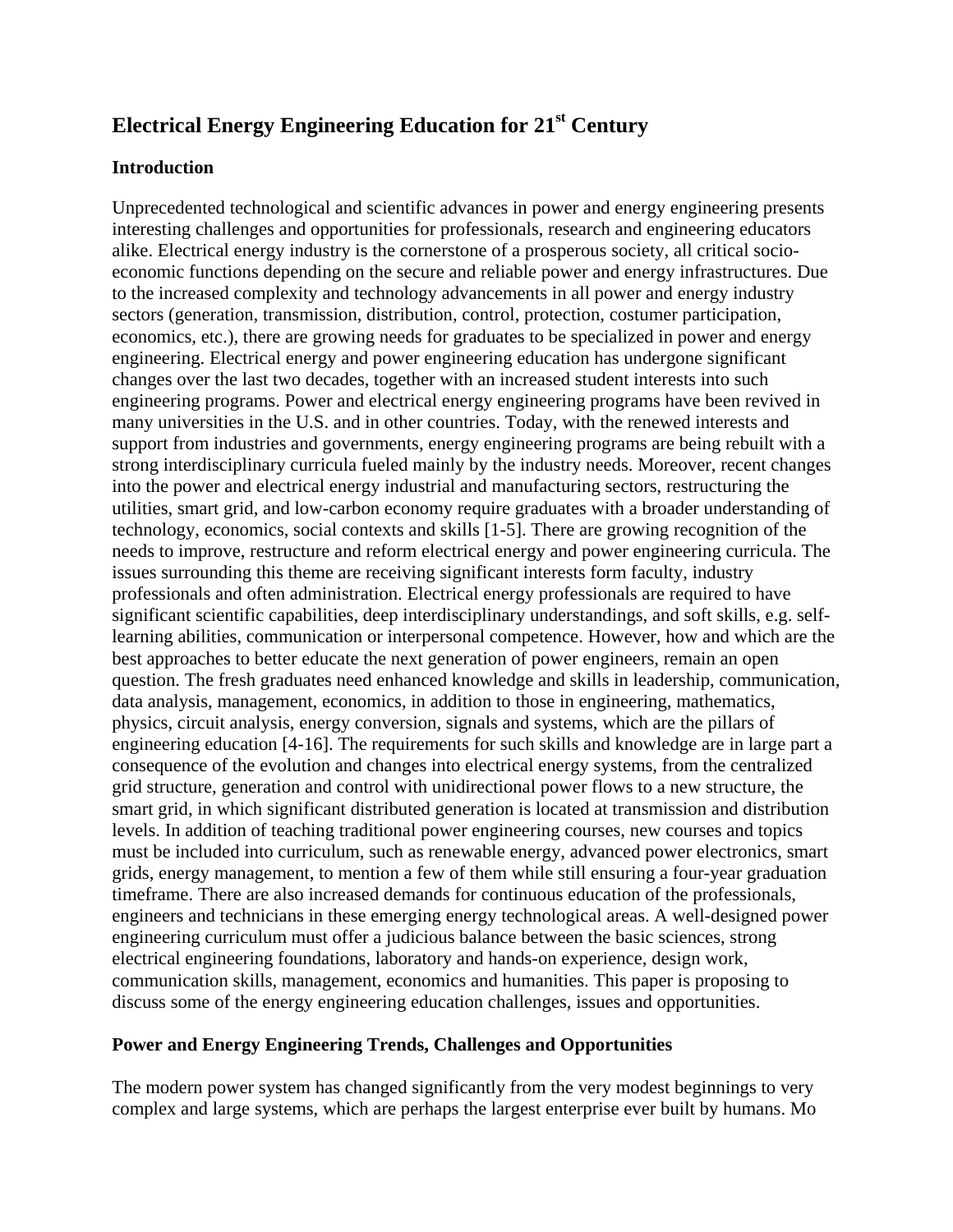Power systems are facing structural changes including among others, market liberalization, integration of renewable energy sources and customer participation. The power system and its wiring connect nowadays every single house to each other and to the power stations together within a country or region. Furthermore, states and countries are inter-connected together so that whole continents are joined together to enable smooth, secure and economical production and transfer of electric energy. This huge system needs very efficient automation, management and control systems with real-time communication connections over long distances. In the same time, the unprecedented economy globalization has amplified the impacts of technology and science discoveries on the modern societies in ways that have not been predicted. The connectivity provided by the internet and communication technologies has generated new products, services, business market opportunities, making in the same time available workforce that is often welleducated and cheap. This is likely to have profound impacts on the wealth distribution in developed and developing countries, and changes into the socio-economic structure of countries where the population general wellbeing has been taken for granted. Modern energy industries are going through an evolutionary period and these new technologies are changing the way the electricity is generated, transmitted, delivered and used. The power and energy industries have many new applications in the forefront. The essential roles that education and research are playing into any nation prosperity is not debated, but there are arguments that how specifically the presence of knowledge and know-how that determines how well-off the societies are.

Environmental concerns, the demands for higher and higher power generation, and steady progress in electricity market deregulation have created interests in environmentally conscious distributed power generation and renewable energy sources. Of particular interest are renewable energy sources such as wind, solar energy systems, fuel cells and distributed generation devices with near zero emissions of hazardous pollutants. These generation systems can be used in standalone configurations, microgrids or in configuration connected to the power networks for grid reinforcement. Given the rapid progress in alternative energy and distributed generation technologies and usage, there is a greater need for trained professionals and engineers with adequate knowledge in these areas to be able to plan, design and operate such systems, and perform analytic evaluation of their impact on power systems to which they are connected. The integration of intermittent energy sources in the power system creates manifold challenges and problems, which have not been overcome yet. Breakthroughs in system design, transfer and energy storage technologies, as well as economic organization are needed. The renewable energy generation nature contradicts the conventional power system structure with large centralized power plants. On the one hand, decentralized generation suggests shifting to small-scale systems, whereas the intermittent generation nature favors large-scale systems. However, there are several advantages of the small-scale systems that should lead to research efforts in several directions, e.g. microgrids, a promising approach for increasing the supply autonomy and security. Microgrids require new control architectures requesting research into that direction. Another highly important technology that requires research is decentralized energy storage. A major goal of research on energy storage should lie in trying to achieve cost reductions. While technologies set limits for arbitrarily high renewable energy shares, the regulatory framework and individual incentives are already allowing increasing the use of photovoltaics and decentralized energy storage. However, the major challenges are thus not only technology driven.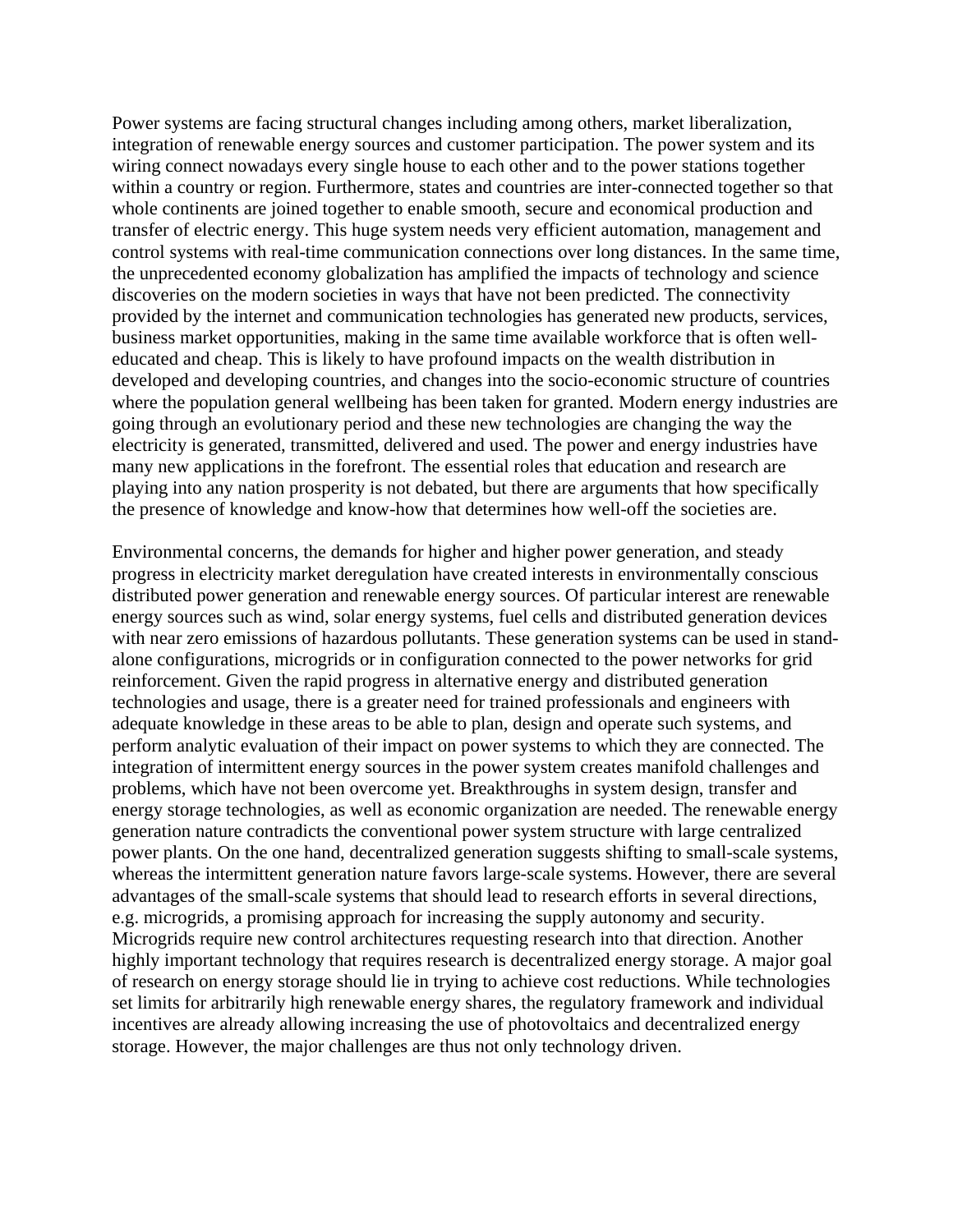It is worth to notice that a widely accepted new fundamental power system design does not exist yet. Discussions are largely limited to individual proposals and demonstrations. The path which will finally be chosen is not obvious at the moment. However, the U.S. Energy Independence and Security Act of 2007 [2] indicated that it is the U.S. policy to support the modernization of the transmission and distribution system to maintain a reliable and secure electricity infrastructure to meet further demand growth and achieve the following characteristics and functionalities: 1) Increased use of digital information and controls technology to improve reliability, security, and efficiency of the electric grid; 2) Dynamic optimization of grid operations and resources, with full cyber-security; 3) Deployment and integration of distributed generation, including renewable energy; 4) Development and incorporation of demand response, demand-side and energyefficiency resources; 5) Deployment of smart technologies for metering, power grid communications, and distribution automation; 6) Integration of smart appliances and consumer devices; 7) Deployment and integration of advanced electricity storage and peak-shaving technologies; 8) Provision to consumers of timely information and control options; 9) Development of standards for communication and interoperability of appliances and equipment connected to the electric grid; and 10) Identification and lowering of unreasonable or unnecessary barriers to adoption of smart grid technologies, practices, and services. During the last decades a major change has happened in the way electricity market is running. Earlier it was a monopoly where only few, usually state or municipality owned companies, were running the business, energy market being now deregulated and privatized. In addition to the energy business the second important area where power engineering skills are needed is industrial production. Power systems have a large variety of components, generators, transformers, cables, relays and substations. In addition, the electricity end-use may require high power equipment e.g. power supplies, frequency converters and several types of electric machines. Their design and manufacturing offers scores of jobs for power engineers and technicians. Industry in this area is very international and typically it exports a large part of the products. Further, certain companies, manufacturers, suppliers, consultants that have not traditionally been engaged in the electric power and energy industries are finding new markets in this growing and dynamic space. Through the revolutionary changes occurring in the electric power, new products, technologies, and skills are needed and are finding their way into the smart grid. The potential is tremendous, whether in the areas of communications, devices, or advanced products, or applied knowledge; they can gain great value from employee training through such a modernized program.

Power quality is another rapidly evolving field within power engineering involving the analysis, modeling, and mitigation of the difficulties related to voltage and current distortions, protection and related issues in power systems. This area also are requiring a suitable workforce, trained professionals and engineers able to conduct and perform research, operate and manage power systems, and to ensure power quality as required and prescribed by standards and codes. Most of the potential effects, form power quality on the power grid are from power electronic systems and nonlinear loads, e.g. harmonics, voltage variations, transients, are power quality events. Power quality is also increasingly important for the users, customer side, because there are increased uses of the sensitivity loads and microprocessor-based equipment, affected by even minor electricity power quality events. Power quality touches many areas relevant to energy and power systems: applied mathematics, energy management, power electronics, economic analysis, reliability, and power distribution systems among others. Thus, the multidisciplinary nature of power quality presents an opportunity to integrate various aspects of energy and power systems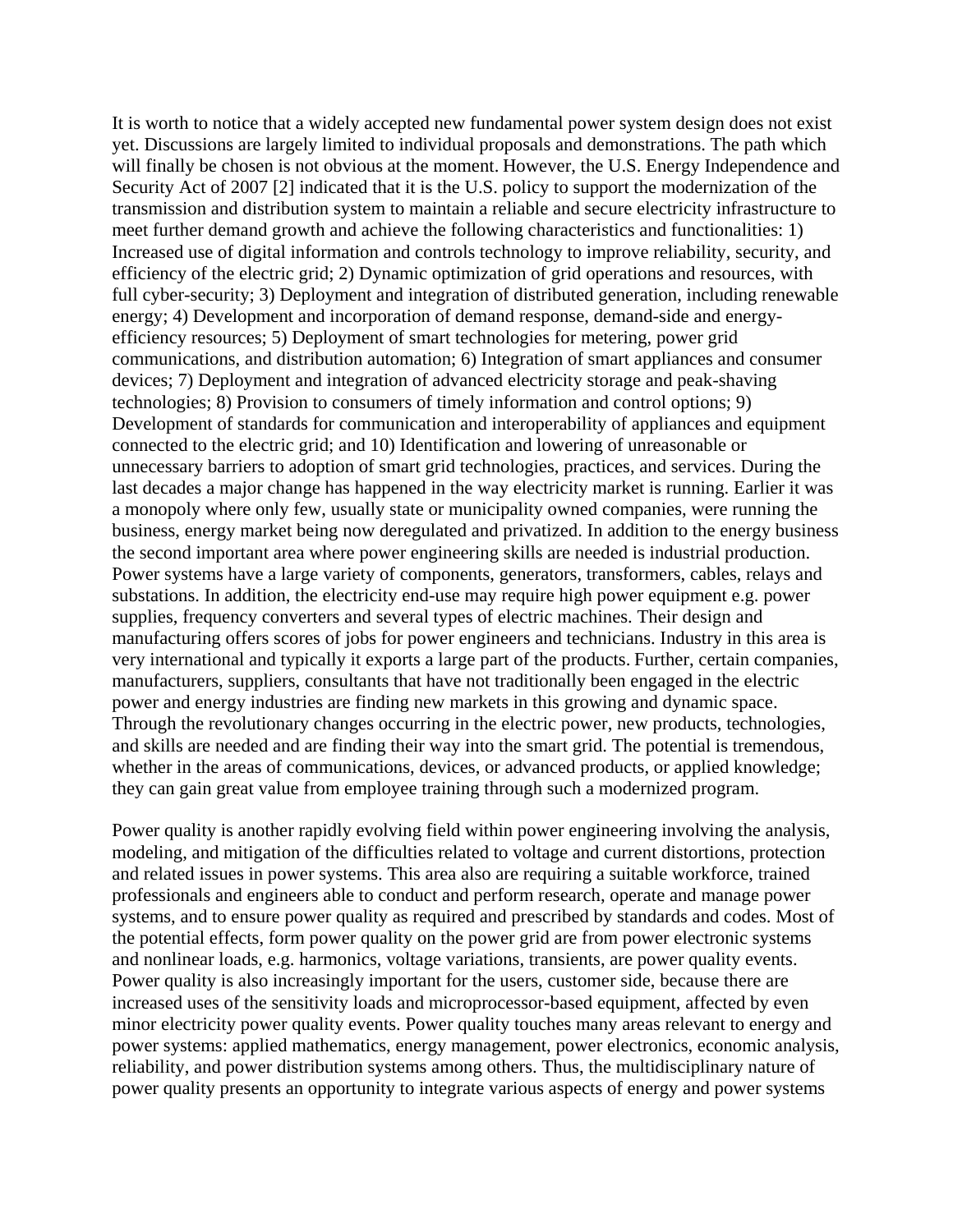research. The power quality research and related-education activities are prepare a new kind of power engineer, able to meet the energy challenges of the 21st century. Power quality are linking power systems, power electronics and contemporary energy and power issues in order to create an integrated perspective of today energy and power systems. Current research plans are centered on the power quality impact of integrating alternate energy sources to the power distribution systems. The educational aspect can provide alternatives for a renovation of energy education by implementing power quality activities in the power engineering curriculum [12-36].

The education of engineers and the existence of a well-prepared technical workforce are therefore critical to every nation to ensure the prosperity of their citizens. Engineers and scientists have always learned and tried to tackle new challenges or to find solutions of the problems. However, the unprecedented availability of tools, computers and equipment to do almost everything does, however, suggest that engineering educators must rethink how students are prepared and educated in their disciplines. Computer programs and software packages to do virtually anything, from simple calculations, to simulating complex systems, to design a complete engineered system, are empowering the engineers and students, alike to do more than his or her predecessors could ever imagine. These tools and equipment are requiring not only that an engineer knows how to use them, but they are also requiring him or her to be able to assess what tool is appropriate for a given task and then to be able to evaluate the result in critical ways. While teaching students on the fundamentals of the applied sciences is at the core of modern engineering education, re-examining how the fundamentals of engineering sciences are taught to students is needed and is a must. Knowing the scale of phenomena and the distribution of knowledge over multi-scales are critical and essential attributes. In addition to these changes into the technical skills and fundamental knowledge engineers must possess, their non-technical professional skills must be suited for the modern way of doing engineering and to the modern engineering business. One of the drivers for power engineering education at the graduate level is the pertinence and excitement of research projects. However, the long term research work on more difficult topics tends to be more motivational for graduate students and to encourage undergraduate students to pursue graduate studies in power and energy engineering. A full list of grand challenges is too expensive to produce, but a sampling below illustrates the types of material that excite and may serve to recruit) students. Among the new attractive research power and energy areas are: conducting research to effectively develop and design commercial superconductivity applications in underground transmission, solving the greatest problems of power electronics, the increase junction voltages well beyond the kV levels, applications of the smart advanced sensors and information processing technology in the future smart grid operation and management, smart microgrid protection and control, or robust grid integration of renewable energy systems, DC nanogrids, and DC power distribution protection and control [16-38].

## **Power and Energy Engineering Education Status and Challenges**

Over the years, engineering curricula across the United States and in many other countries have undergone rather substantial changes. Today, traditional curriculum needs for engineers that seek specialization in electric power or energy areas have been well defined and fairly stable over the last few decades. This seems quite logical, as the engineering profession has itself undergone significant changes, driven primarily by technological developments, economic and societal needs. But in recent years, not all changes in the engineering curricula have mirrored changes in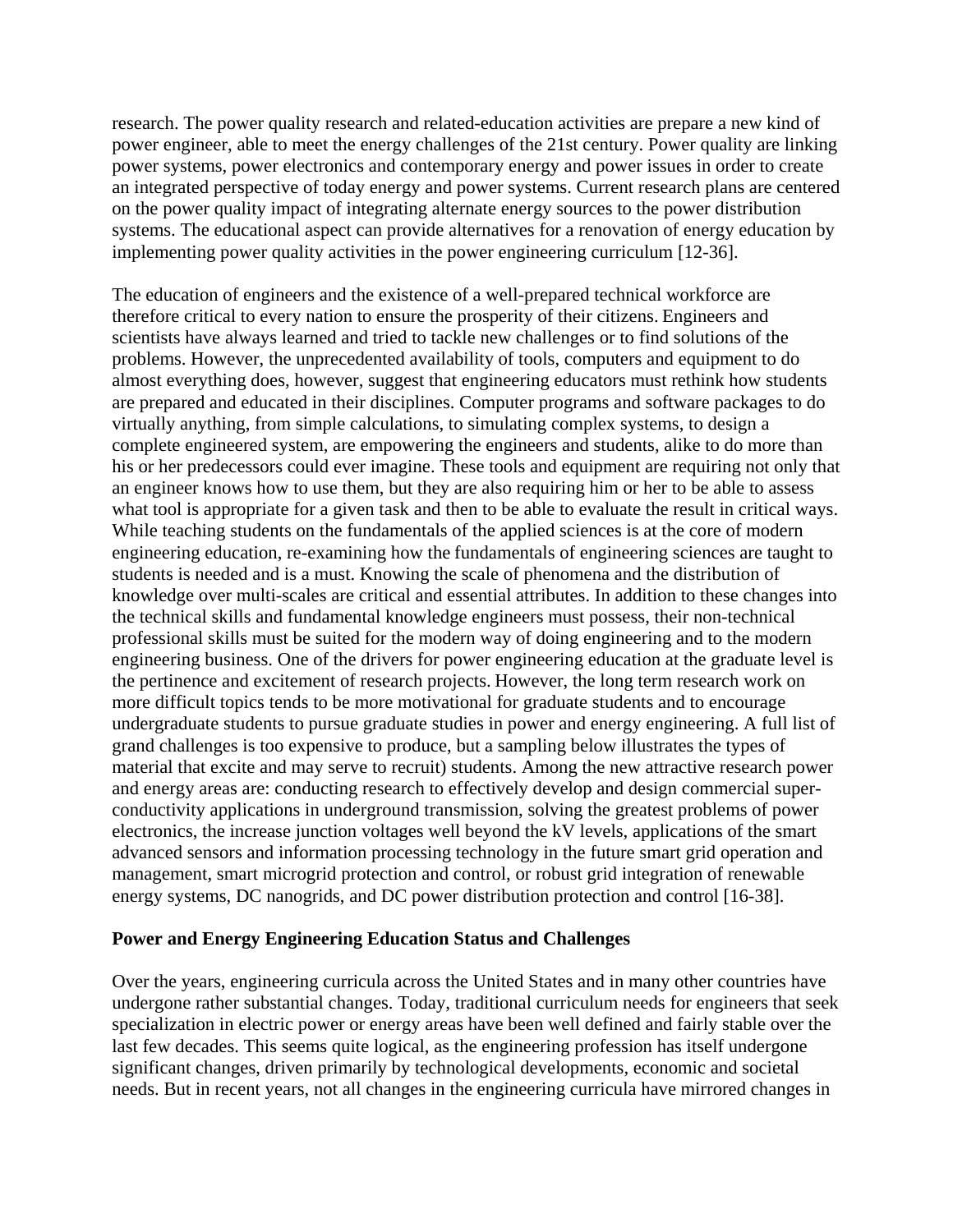the profession or industries. In fact, some changes have worked in opposition to meeting industry's needs of the education system by narrowing the scope of education while industry wants more breadth [12-36]. Due to the pressure to reduce the credit hour requirement of the baccalaureate degree, almost all U.S. electrical engineering programs have reduced their credit hour requirements over the past decade. Most of the BSEE programs required over 150 credits until 1980, 136 semester credits before 2000, and 1about 28 credits from 2001 [24-42]. Similar trends can be found at many other countries universities. Designing a model curriculum for power and energy engineering consisted with the industry needs, must assess how effectively the existing curriculum meets industry needs, then identifying the specific enhancements to the existing curriculum to align better the academic programs to the industry expectations. However, the existing engineering curricula are still giving the impression that power and energy systems, control theory and power electronics on one hand and computing, information technology and communication networks on the other, are continuing to evolve in parallel tracks. The myths are that the application space is irrelevant in the study of communication and computer networks, and that control techniques, power electronics and power system applications are using the communications and computations as commodities. Noticing that, grid and power system operations are vitally dependent on sharing data, information and communication, and must be reflected into our courses and into non direct related power engineering course contents. Power and energy engineering have now commoditized the network and computation solutions, finding the off-the-shelves products that are fitting the day needs, by defining a logical mapping between desired functions, capabilities and communications standards.

Teaching and research in electrical power engineering has a long history as one of the first electrical engineering field. Power and energy engineering is still the cornerstone of the modern society, e.g. efficient generation, transfer, distribution and the use of electricity. The peculiar electricity nature is that it is very difficult to store it in large quantities, which would have energetic importance. Therefore, from the very beginning efficient and secure power distribution has been a key element in the development of societies. The workforce demand in the electrical power industry is also evolving in agreement with the significant changes and evolutions into the technology and industry. In order to be a successful proficient power and energy engineer in the 21<sup>st</sup> century, one must have multiple skills in cross disciplinary areas. The industry is demanding power engineering education to broaden in a cross function of areas such as networking, control systems, power electronics, energy management, data analytics along with information security and business, contributing to match the technical engineering ingenuity with the dynamics of the smart grid and energy infrastructure [21-42]. The smart grid has many obstacles to overcome, such as, pricing structure, agreement on information protocol, continuing standardization, development of low-cost smart appliances and numerous commercial issues. Traditional the electric power engineering mainly consists of the following conceptual areas: Traditional power generation; Transmission and distribution; AC circuits, including three-phase theory; Electric machinery; Modern concepts in generation, fuel utilization, sustainability, and the environment; Power systems engineering; Power quality; Power protection; and Power electronics.

For various reasons, these engineering areas tend to attract a limited, modest attention in most undergraduate engineering programs. On the other hand, undergraduate students themselves are often unsure of their areas of interests, being a quite clear impression, among many educators and faculty that power and energy engineering programs continue to capture a lower percentage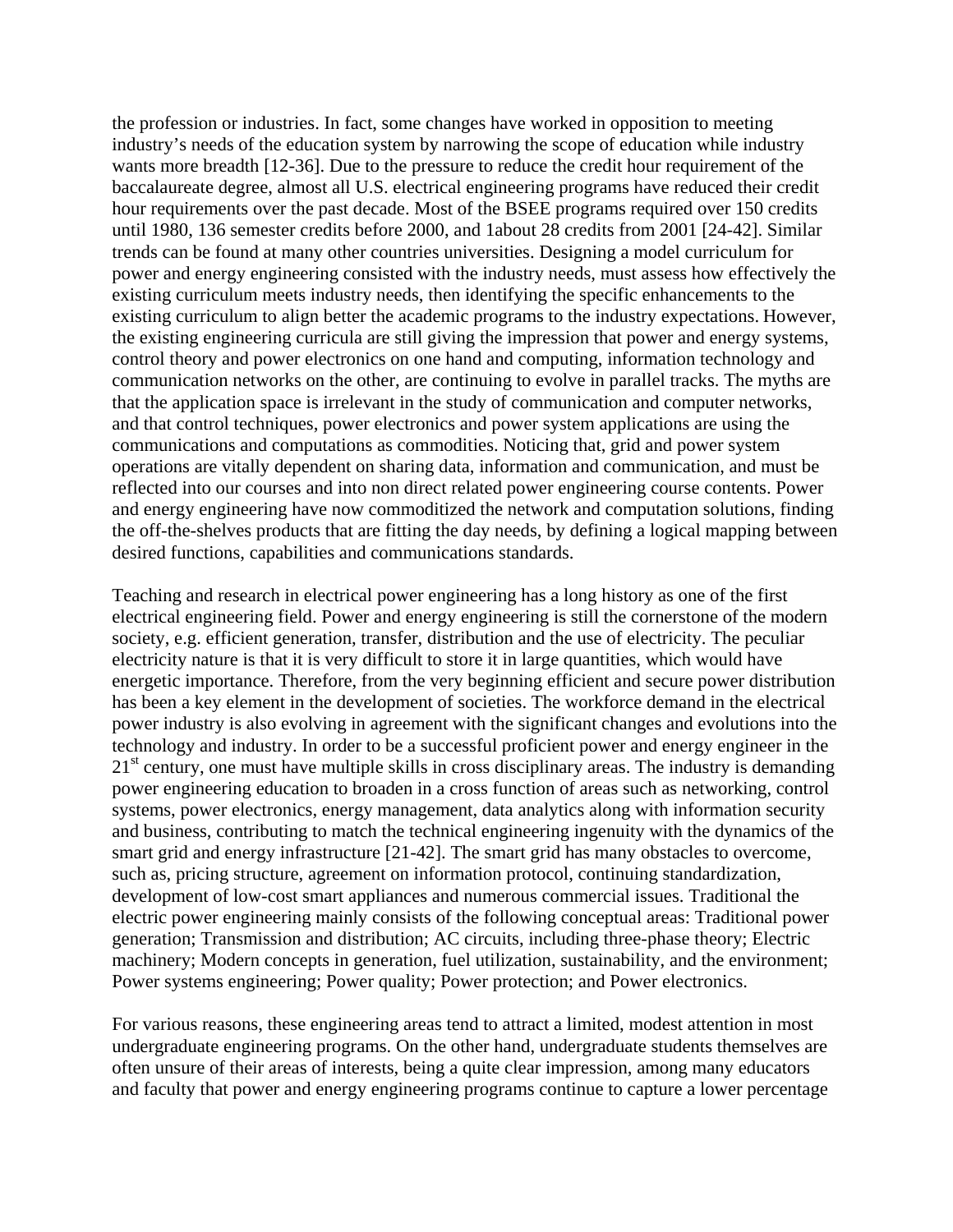of the undergraduate engineering students. Recent or older published data are estimating that about 10% or even lower percentage of all electrical engineering students in the USA are in the power and energy engineering programs at universities and colleges that are offering power and energy engineering electives, minors or programs. In UE, Japan, India and China, some of the EE programs are more traditional structured, and the power and energy engineering areas have higher enrollments, but not significantly higher. However, there are few particularly brighter areas into the undergraduate and graduate power engineering education picture. Many universities now have active power and energy engineering programs in which local and regional industry, utilities and corporations participates with the university to support graduate and undergraduate students, while industry-relevant topics are brought to the campus, and hiring programs are in effect. National Science Foundation and the Electric Power Research Institute continue to support research programs for power and energy engineering. Some of these funds form an important part of university research and educational infrastructure budgets in power and energy engineering. This program impacts not only U.S. programs but also international students who populate these programs. Encouragingly industry and academia are in close agreement on the key issues and what needs to be done. The universities welcome closer collaboration with industry, ensuring that the graduates can apply their knowledge effectively in real engineering settings, the opportunity to develop and implement new courses and programs. It is essential that we provide the right conditions in university engineering departments for such university/industry partnerships, as well as new approaches to learning and teaching, to flourish.

### **Our New Power and Energy Engineering Minor**

Electrical engineering problems are complex, being even truer in power and energy engineering, with the dynamic behavior of the gri and a large number of components and states. It is difficult for the teacher, who is limited to verbal description and static pictures, to explain complicated materials e.g. complex parameter dependencies or, as often encountered in electric machines, power system analysis, renewable energy conversion or for example in power electronics circuitry, where current conduction which is dependent on switching states. Restructuring and reshaping of the electric power systems, in the context of smart grid paradigm and the rapid drive towards the integration of distributed generation and renewable energy systems have highlighted also the needs for power system education for non-engineers. During the 2017-2018 academic year, we proposed, the department and the college curriculum committees approved to establish a minor in power and energy engineering. This initiative was strongly supported by the industrial advisory board and by our major industry sponsors, e.g. Entergy. Major challenges faced with this project are the lack of adequate laboratory facilities, software licenses, properly trained teaching assistants and longer time since such power engineering courses were offered [36-48]. We have also have to keep in mind that an upgrading of a power engineering laboratory is an expensive enterprise and requires adequate laboratory facility, space and support. Recent power industry developments demonstrate that technical understanding of power systems, underscored by hands-on laboratory experience, is even more important than some might have previously thought. A versatile laboratory, providing coverage separately or in combination, became a valuable asset, which can be used for various experiments, while emphasizing on different facets of power systems analysis, power electronics and control, machine characteristics or energy conversion concepts. While most of the laboratory can support the energy conversion, the addition of power electronics and control modules, integrated with what is already in place, would vastly increase the laboratory versatility, functionality, and pedagogical values. To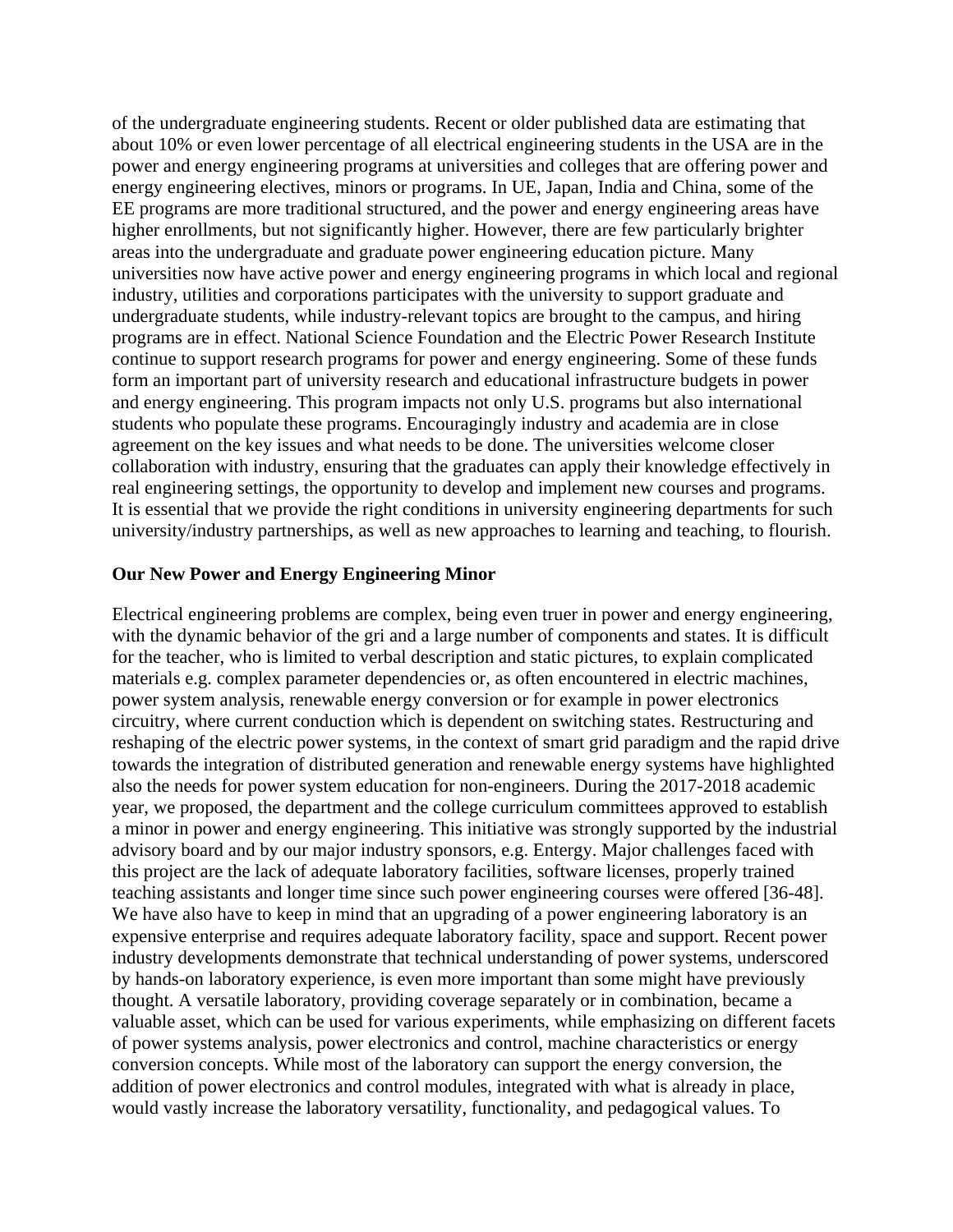address these needs, we are designing our power engineering facility in an integrated and modular structure. Combining energy conversion, power systems, renewable energy, power electronics and control experiments in a versatile integrated laboratory is our current goals. Other questions we are addressing are how to improve and update the existing courses, what are the cortical topics needed to be included, what new courses are important and need to be developed, and which are the courses that need to include projects or mini-projects, what is the most appropriate teaching methodology for each of the courses, and to what extent course materials must be covered. In our views all are critical questions that must be answered and handled properly in order to establish a strong and modern power engineering concentration. It is wellaccepted that the educational requirements of a power engineering program or concentration need to be shaped, not only by the academic requirements but also by the industries who are hiring the graduates [24-42]. Doing so is the best means of assuring that our graduates have the skills necessary to succeed in their future workplace, e.g. proficient in engineering, having good communication and management skills, and being able to be successful with minimum supervision is a necessity, as there are quite often minimal resources in the form of experienced engineers to help train the new engineers. We had these in minds when we started to restructure and upgrade the existing courses, propose and develop new courses.

*Electric Machines I:* This 3-credit course is designed to provide foundations in the operation, principles, construction, performances and testing of major electrical machines, being offered once a year usually during the spring semester. Topics covered are the fundamentals of magnetic circuits, transformers and rotating electric machinery, both DC and AC machinery. In addition to that, we are also included comprehensive discussions of the control methods, techniques and most important applications for each of the major types of electric machines included in this course.

*Electric Machines II:* This course covers topics in steady state and dynamic characteristics of DC and AC machinery and energy conversion systems, control and protection. This course was offered only a couple of times, and not been offered since Fall 2000 semester. So far no decision was made regarding the status of this course. If the course remains as it is, a stronger emphasizes will be on topics related to the electric machine dynamic analysis, advanced control, design and modeling. Any suggestions and recommendations from audience are highly appreciated.

*Power System Analysis:* This course introduces student to power systems concepts, per unit concepts and notations, power flow analysis methods, faults, symmetrical components, and symmetrical and unsymmetrical faults on the transmission line.

**Power System Design:** It covers advanced topics in generation, distribution, and transmission related to power systems, including the synthesis of various design topics is treated. However this course was not offered for a long time. We are planning to change the course content and catalog number to be offered as a combined undergraduate and graduate course. The new course is focusing on *power generation, operation and control,* the topics include: power system concepts, generation characteristics, energy sources, economic dispatch, unit commitment, generation with limited energy supply, power transmission, power flow analysis, power system security, control of power generation, demand forecasting, and power system economics.

The proposed new courses included into power and energy engineering minor are discussed here: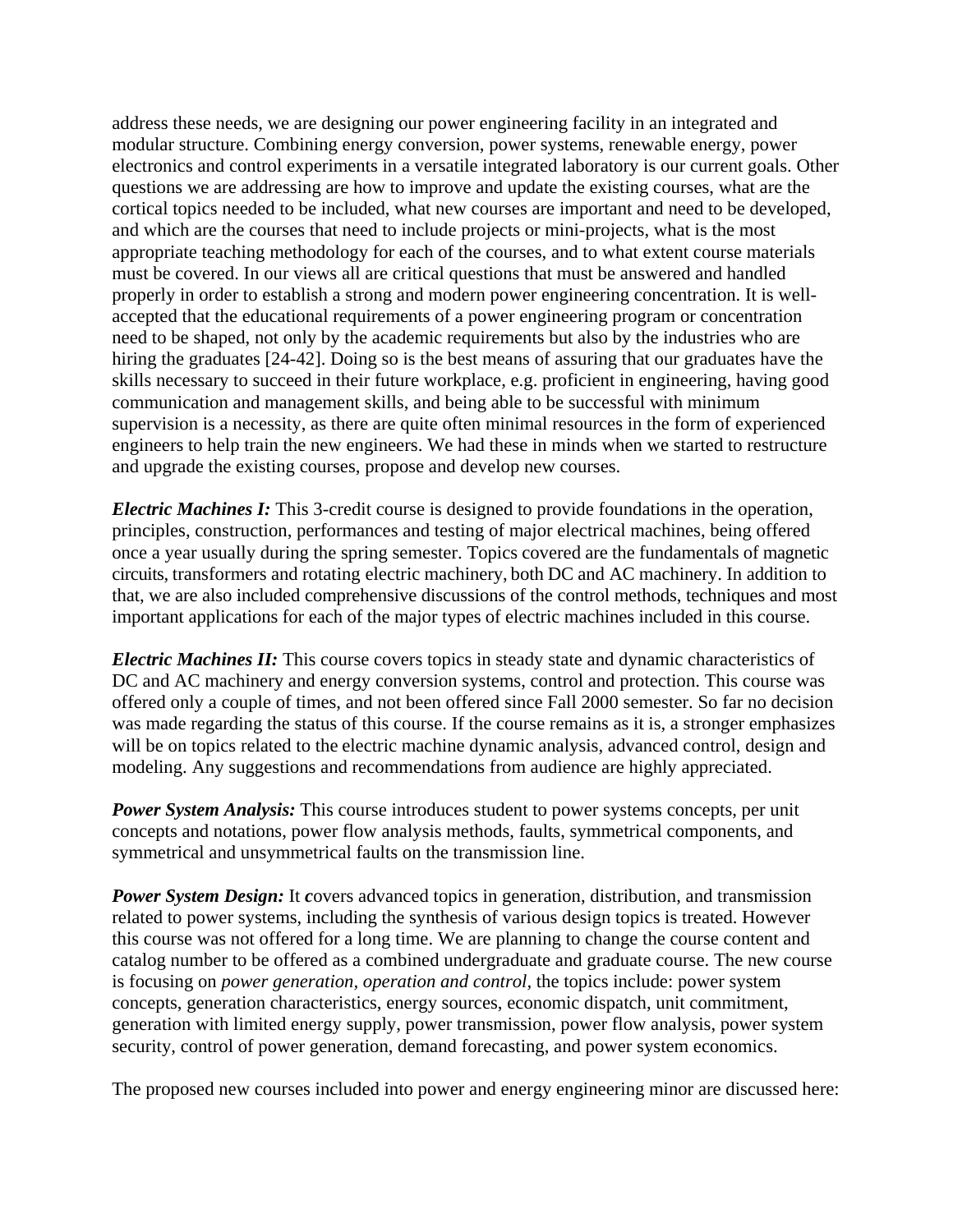*Introduction to Energy System Engineering:* This course is an introductory subject in electric power systems and energy conversion. Electric power has become increasingly important as a way of transmitting and transforming energy in industry, military and transportation uses, which include also topics related to the electric transportation systems, batteries, fuel cells, energy storage devices, distributed generation and power system applications. Electric power systems are also at the heart of alternative energy systems, wind and solar electric, geothermal and small scale hydroelectric generation. The course is intended for all engineering students, and is offered as sophomore elective, having pre-requisites of certain engineering, math and physics courses.

**Power Electronics:** All good university power engineering programs include power electronics courses. However, one of the emerging technologies in electrical engineering where a continuous curriculum update is essential is power electronics and its applications. This area needs a basic understanding of electrical engineering fields and a good knowledge of the systems, in which power electronics converters are used. Furthermore, the field is characterized by that practical skills are being important in respect to understanding the system where power electronics is used in and realize it in practice. The course is designed to study of the capabilities and limitations of power semiconductor devices, analysis, design and analysis of common circuit topologies for power conditioning and processing, converters, switch-mode power supplies and applications.

*Renewable Energy Systems:* It is a four credit-hour integrated lecture-laboratory course, which primarily focuses on wind energy conversion systems, solar-thermal and photovoltaic energy systems, marine energy, energy storage and fuel cells. To a lesser extend it focuses on other renewable energy sources. This course is meant to enable the students to apply basic science knowledge to renewable energy systems. The role of new energy resources, technologies, and the effects of market forces are discussed in details. Grid integration of renewable energy systems and related issues are also presented and discussed, as well as the economic aspects, environmental impacts of alternative energy and social policy are integral course components.

*Power Distribution:* This course is focusing on electric power distribution system analysis, design and operations, including load estimates and calculation, sub-transmission lines, distribution substations, feeder design considerations, voltage regulation, protection and reliability of power distribution systems. Special topics related to power distribution and advanced metering and monitoring infrastructure, distributed generation and smart grid application are also included. Upon completion of this course, students are able to: analyze and model power distribution system components, to compute the electric performance of a part of the power distribution or a system component, cost-performance analysis, perform a preliminary design of a small part of the distribution system or a system component in order to achieve safe and economic operation, and have a deep understanding of protection issues, faults, symmetrical components, thermal effects of fault currents, the operation of overcurrent protection devices, and the coordination of these devices in order to derive a reliable protection schemes.

*Introduction to Smart Grids:* The course is intended to provide the students with knowledge of the fundamentals, design, analysis of smart grid (SG) paradigm, offering an introduction to the basic concepts of power systems along with the inherent elements of computational intelligence, communication technology and decision support, automation and computational techniques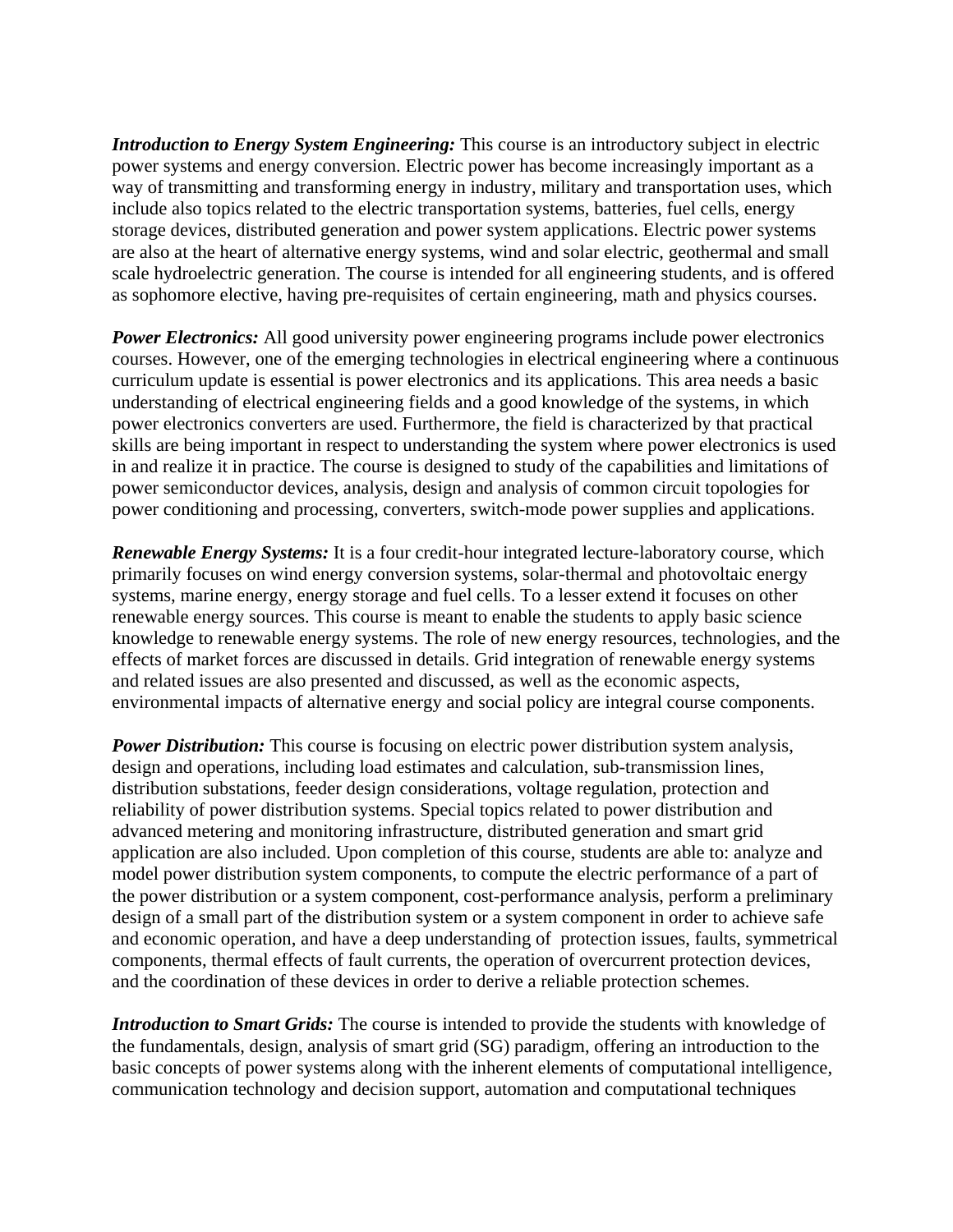needed to ensure that the smart grid guarantees adaptability and capability of handling new system, components, and interoperability with renewable energy, distributed generation and smart loads. The goals are to give the students good understanding of SG architecture, structure, operation and management. This is a combined undergraduate and graduate course, targeting not only electrical engineering students, but also professionals and students from computer sciences, computer engineering and mechanical engineering, enrolled in dual programs.

# **A Unified Energy Conversion, Power Electronics, Renewable Energy and Power Engineering Laboratory**

The role of laboratories in modern power engineering education is well accepted and established. Nevertheless laboratories and experimentation are an important part of the engineering curricula and education. In the past, undergraduate electrical power engineering education used the traditional electrical machine and high voltage laboratories. However, fast developments of computers and IT sectors shifted the engineering education, as well as energy engineering education towards the use of computers, simulation and multimedia instead of conventional settings. The main problem of power engineering education is the continuous and very dynamic technology developments. The curricula must adapt to these technological developments and the laboratory education has to follow this trend as well. This suggests that laboratory instruction has even a greater value as a component of power and energy engineering curriculum. During the 2017-2018 academic year an overall inventory and status of electric machines, power electronics and power system equipment and components were conducted, components tested and checked. Additional parts, components, data acquision and power electronics modules, rectifiers, DC-DC convertors, and DC-AC convertors are planned to be purchased, thanks to donations from local industry. Four integrated electric machines and power electronics workstations are functional and are already employed in our integrated laboratory. The energy conversion and power electronics experiments will include: single- and three-phase power measurement, transformers, DC machines, induction and synchronous motors, alternators, single-phase motors, DC-DC converters, rectifiers, inverters and drives. Additional workstations are in process to be set for Fall 2021 semester. A local network of eight desktops and a network workstation will be in operation in the integrated laboratory. For the renewable energy laboratory components, we are planning to replicate the virtual laboratory units and integrated model previously developed by one of the author for other institution. Emulators of major renewable energy systems, wind turbines, Savonius rotor, photovoltaic module, battery bank and a fuel cell stack are designed and will be implemented. Each emulator is an interactive model of the actual renewable energy source, scaled up at the desired level. In addition, an e-Learning support platform for learning renewable energy theory, concepts and experimental procedures are also in process to be designed and implemented [36-42]. The e-Learning support platform is also designed for presential, online or hybrid use. Contacts were also established with local utilities and energy industry for the integrated power and utility laboratory support.

# **Conclusions**

This paper is giving a brief discussion of the issues, challenges and opportunities offered by power and energy engineering education. In order to face the modern energy issues, research studies are needed on areas such as improved energy utilization, energy policy issues, alternate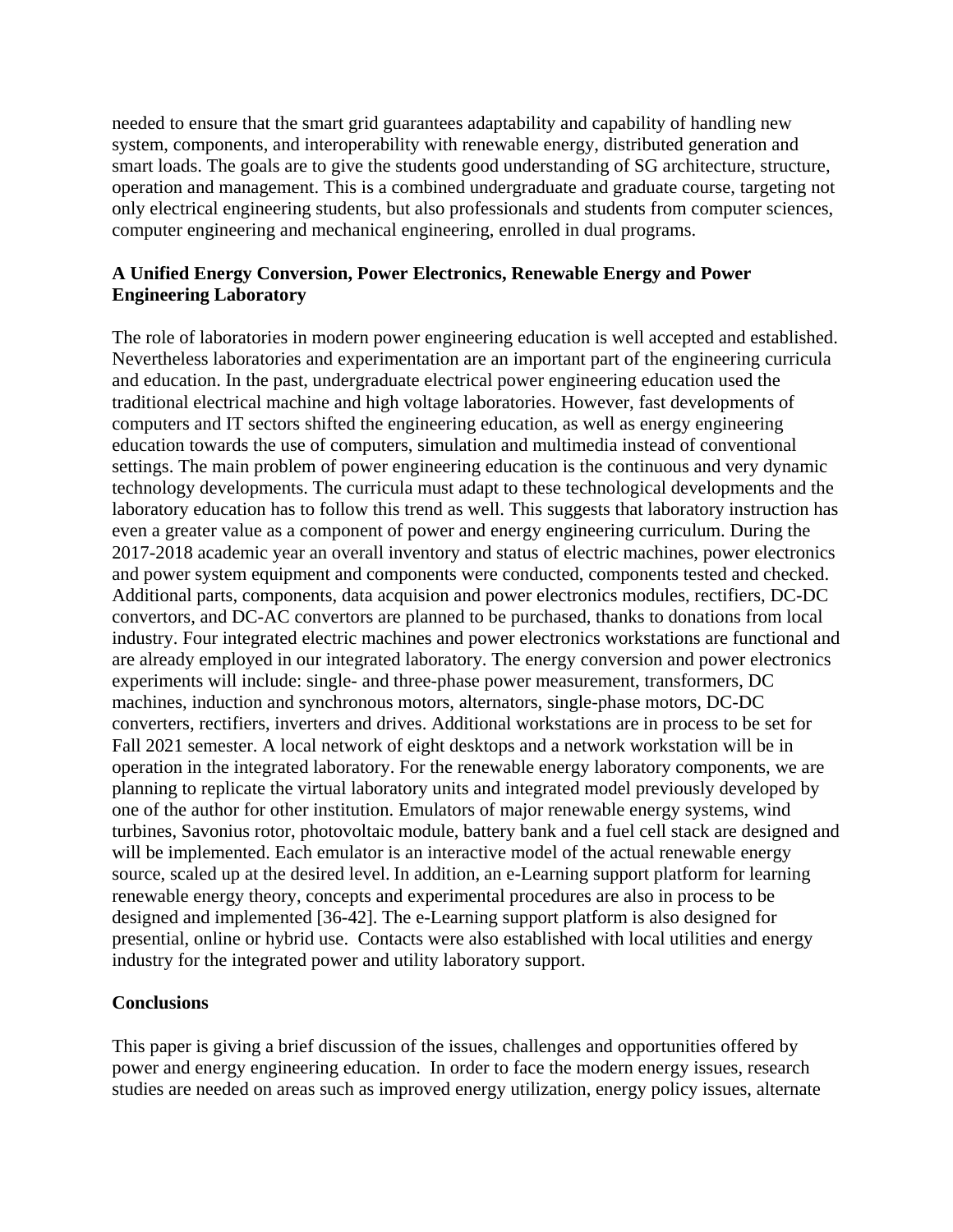energy sources, distributed generation and the economic impact of deregulation related to reliability concerns. The objective is to maintain a reliable, secure, efficient and economic viable power supply, by addressing any future shortage of conventional energy sources and the current needs for more efficient and environmental friendly ways to produce, transfer and use energy. For example, renewable energy sources and distributed generation appear to be one of the effective solution for sustainable development and a serious alternative for the protection of environment. In view of the changing nature of energy and power systems, there are critical needs for professionals and engineers that can deal with current and future energy challenges and are able to operate modern power and energy systems. On the other and, the recent changes to the electric power industry through deregulation and restructuring have had considerable effects on power and energy engineering education, both domestically and internationally. In the light of these changes, there is even more imperative need for industry-academia collaboration in the power and energy engineering education. While, the industry benefits by having access to a larger pool of qualified power engineers with practical experiences, the academia can increase the revenue, decrease financial burden on the departments or colleges and can have access to better experimental, research and laboratory infrastructure. Contrary to the misperception and believes by many students, the power and energy industries are introducing advanced and intelligent technologies and equipment, such as: design of advanced and intelligent control systems, system optimization, economic dispatch, open-access transmission systems, advance power electronics equipment, energy economics, renewable energy applications, energy policy issues, advanced communication and monitoring, smart metering, improving system reliability and security, equipment design and protection. The extended power and energy engineering education, minors or certificate programs, online and e-Learning formats are fitting quite well into the conventional academic models that are established at U.S. universities. Additionally, it can be adapted rather easily to fit other electrical engineering sub-disciplines, programs or other engineering areas. The robustness and versatility of this engineering education approach is long overdue and promises to address the engineering manpower concerns already being experienced by U.S. industry. In this paper, we are also discussed our approach to establish and structure a power and energy minor, and any feedback, comments and suggestions from faculty, instructors, educators, researchers and professionals are highly appreciated. It is the authors' strongly believe that such discussions and feedback from other educators, professionals and researchers are improving the program quality, course contents, experiments, laboratory structure or project topics, while in the same time advancing the power and energy engineering education through the introduction of new topics, new or updated laboratory experiments or new applications, as well the development of new course materials, helping the instructors, especially the younger ones interested in education research and teaching in this complex engineering area.

### **References**

- 1. NAE, "21 Century's Grand Engineering Challenges", February 2008, http://national-academies.org (Accessed in October 2018).
- 2. Energy Independence and Security Act of 2007, available at http://frwebgate.access.gpo.gov/cgibin/ getdoc.cgi?dbname=110\_cong\_bills&docid=f:h6enr.txt.pdf; Or, at http://www.oe.energy.gov/smartgrid.htm3
- 3. M. Kezunovic, V. Vittal, S. Melitopoulos and T. Mount, "The big picture", IEEE Power Energy Mag. Vol. 10(4), 2012, pp. 22-34.
- 4. O. Zinaman, M. Miller, A. Adil, D. Arent et al., "Power Systems of the Future", The Electricity Journal, Vol. 28(2), 2015, pp. 113-126.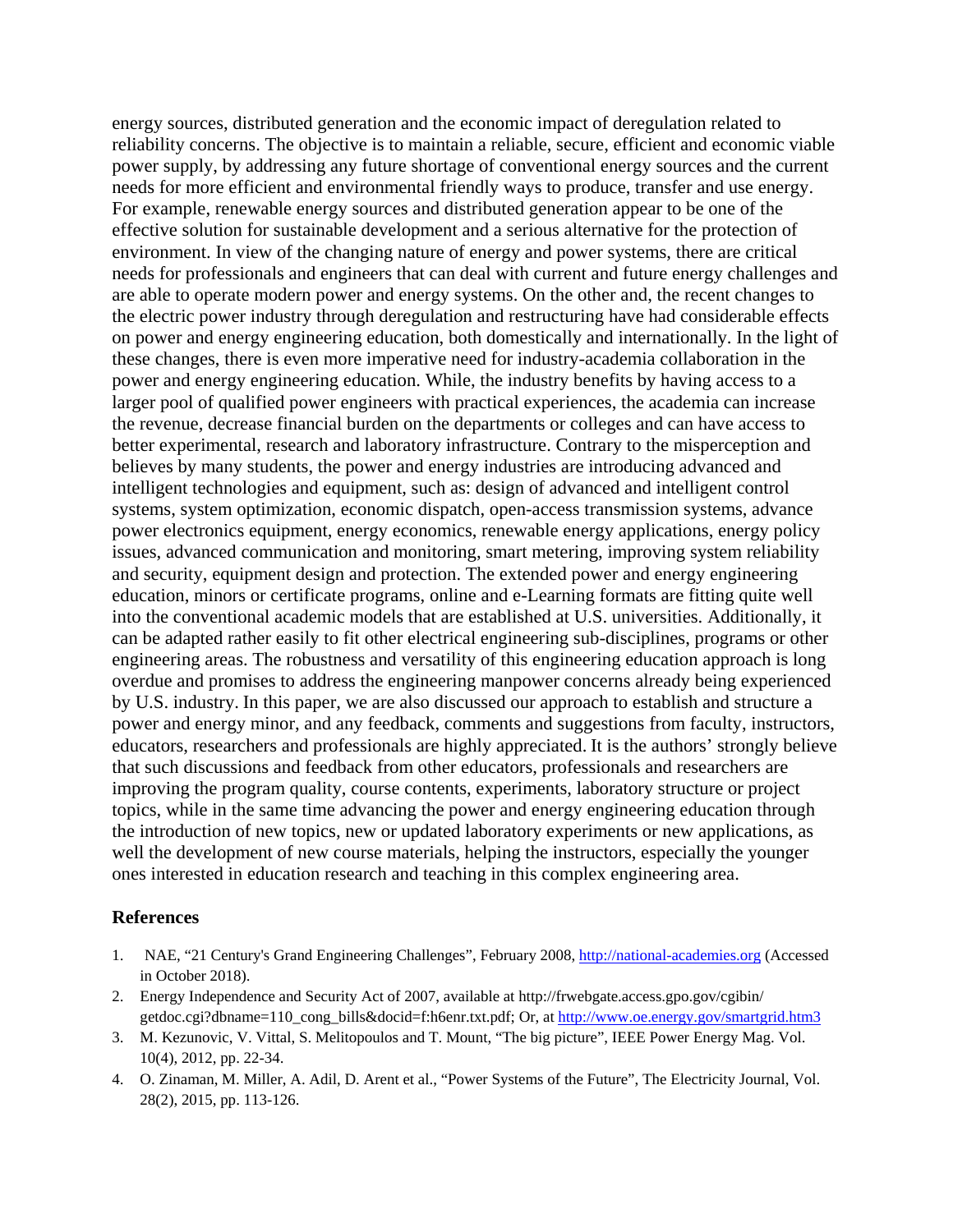G. T. Heydt, S. S. Venkata, G. A. Gross, and P. W. Sauer, "Promoting the Power Engineering Profession through the IEEE Power Engineering Society", IEEE Power Engineering Review, January 2000, pp. 17-21.

- 5. P. Sauer, E. O'Neill, A. Pahwa, B. Malahowski, Y. Makarov, G. Rodriguez, R. Brush, J. Estey, I. Barras, "Model power engineering curriculum for the 21st century", IEEE workshop, St. Louis, MO., May 20-21, 2002.
- 6. F. C. Berry, P. S. DiPiazza and S. L. Sauer, "The future of electrical and computer engineering education," IEEE Transaction on Education, Vol. 46, no. 4, Nov. 2003, pp. 467-476.
- 7. P. W. Sauer, G. T. Heydt, and V. Vittal, "The State of Electric Power Engineering Education. IEEE Transactions on Power Systems, Vol. 19, No. 1, February 2004.
- 8. P. W. Sauer, M. Crow, and M. Venkata, "Manpower Development", IEEE Power and Energy, Jan./Feb. 2005, pp 30-33.
- 9. R. Schifo. "Got Power?", IEEE Power and Energy, Jan./Feb. 2005, p. 48.
- 10. M. Crow, "Supportive University Relationships Help Companies Find Bright Engineering Graduates," IEEE Power and Energy, Jan./Feb. 2005, pp 34-37.
- 11. D. Ray, and F. Wayno, "Collaboration to Facilitate Research and Education in a Transitioning Electric Power Industry", International Energy Journal, Vol. 6(1), Part 4, June 2005, pp 4-151 - 4-164.
- 12. G. Joós, "Training Future Power Engineers," IEEE Power and Energy, Jan./Feb. 2005, pp 38-47.
- 13. G. F. Reed, and D. J. Ray, "IEEE PES Works to Meet Power & Energy Engineering Education and Workforce Needs: Concerns about the Future Power and Energy Engineering Workforce," IEEE USA Today's Engineer, July 2008 (online).
- 14. G.F. Reed, "Two Solutions to Aging Workforce Issues (Pitt Power & Energy Initiative and KEMA Operations & Planning Knowledge Tools)," Power Engineering Magazine, Vol. 112, No. 8, August 2008.
- 15. G. T. Heydt, A. Bose, W. Jewell, M. Kezunovic, J. McCalley, D. Ray, P. Sauer, c. Singh, and V. Vittal, "Professional Resources to Implement the 'Smart Grid'", presented at the 2009 IEEE PES General Meeting, Calgary, CA, July 26-30, 2009, and at The North American Power Symposium, Mississippi State University, Starkville, MS, October 4-6, 2009.
- 16. A. Bose, A., Fluek, M., Lauby, et al., "Preparing the U.S. Foundation for Future Electric Energy Systems: A Strong Power and Energy Engineering Workforce," IEEE Power & Energy Society, April, 2009.
- 17. S.C. Bhattacharya, "Renewable energy education at university level", Renewable Energy, Vol. 22, pp. 91-97, 2001.
- 18. R.A. Dias, C.R. Mattos,and J.A.P. Balestieri, "Energy education: breaking up the rational energy use barriers", Energy Policy, Vol. 31, pp. 1339-1347, 2004.
- 19. A. Pahwa, D. M. Grenbacher, S. K. Starrett, and M. M. Morcos, *Distance Learning for Power Professionals*, IEEE Power and Energy, Jan./Feb. 2005, pp 53-66.
- 20. P.K. Sen, *Designing the First Entry-Level Course in Power Systems Engineering: To Best Meet the Industry Needs*, 2007 Power Engineering Society General Meeting, Tampa Bay, Florida, June 24-29, 2007, DOI:10.1109/PES.2007.385576
- 21. R. E. Fehr, *A Model Curriculum for Power Engineering*, 2008 IEEE Power Engineering, pp.1-5.
- 22. P. Jennings, "New directions in renewable energy education", Renewable Energy, vol. 34, pp. 435-439, 2009.
- 23. T. Aboumahboub, K. Schaber, P. Tzscheutschler, T. Hamacher, "Optimal configuration of a renewable-based electricity supply sector", WSEAS Transactions on Power Systems, Vol. 5, 2010, pp. 120–129.
- 24. B. Russel, "Educating the workforce for the modern electric power systems university-industry collaboration", Bridge Electricity Grid, Vol. 40(1), 2010, pp. 35-41.
- 25. N. Mohan, "New initiatives in power engineering education at the University of Minnesota," in Power and Energy Society General Meeting, 2011 IEEE, July 2011, pp. 1–2.
- 26. C. Singh, "Workforce development for the future grid to enable sustainable energy systems," in Power and Energy Society General Meeting, 2012 IEEE, July 2012, pp. 1–2.
- 27. B. Chowdhury, B. Parkhideh, A. Martin, Z. Salami, J. Enslin, V. Cecchi, S. Kamalasadan, and N. Maciej, "Enhancing power and energy systems concepts with laboratory experience," in Power and Energy Society General Meeting (PES), 2013 IEEE, July 2013, pp. 1–5.